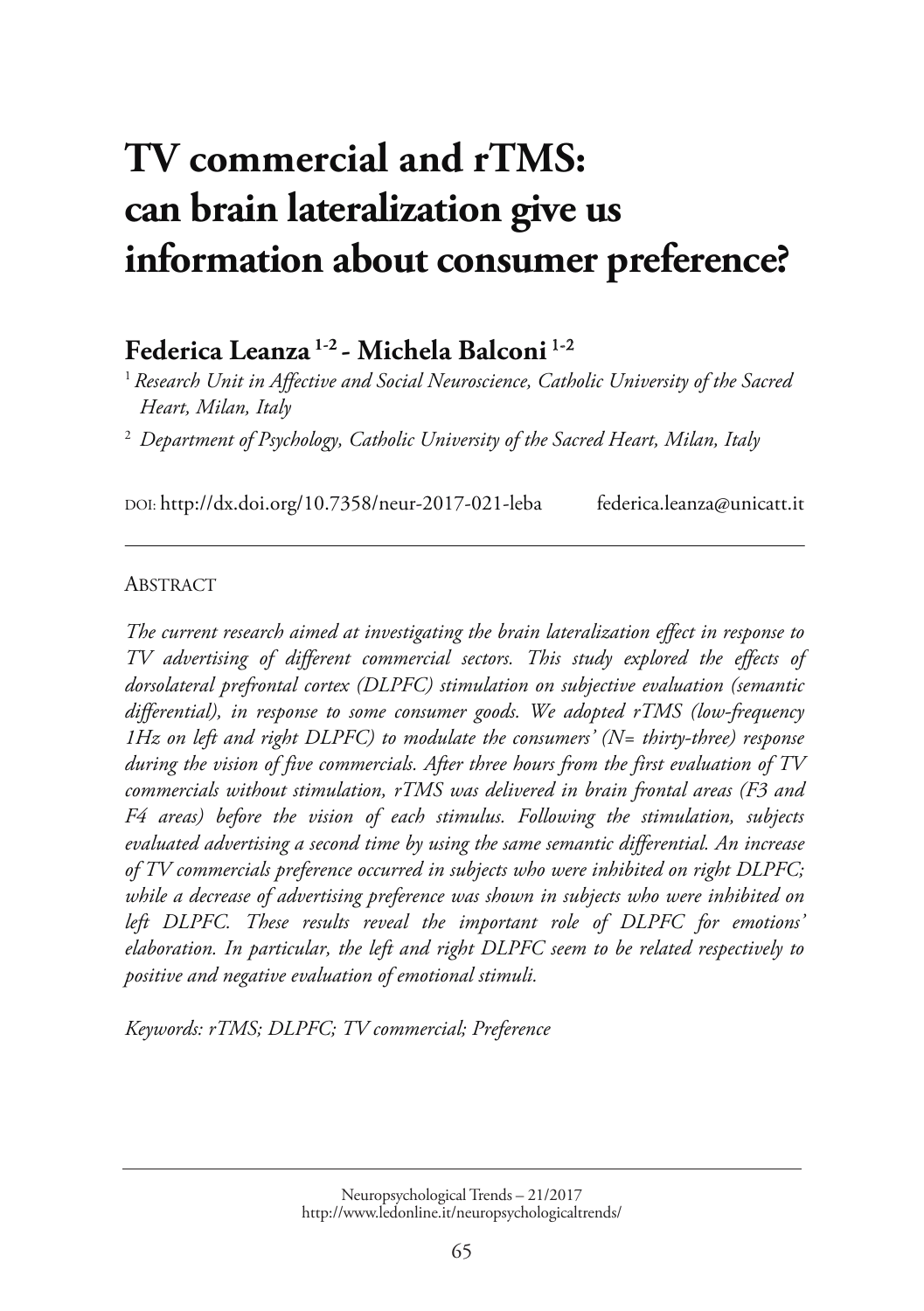#### 1. INTRODUCTION

According to a recent study conducted by Ebiquity (Rigby, 2015) of over 4.500 advertising campaigns between 2008 and 2014, TV commercial is again the most effective form of advertising. Unlike the past, today the interest of advertising creators is to produce commercials not only brand and company's representative but also exciting and engaging commercials, in addition to useful and informative. Indeed, TV commercial is generally broadcast for a short time where it can get consumers' attention and try to influence their behavior.

The evaluation of advertising has been done for years through conventional marketing research methods as focus group and questionnaires to easily understand consumers' opinions and reactions (Ariely & Berns, 2010), but today the marketers are more skeptical by using only verbal measures to test the commercials' effectiveness. Also, it is necessary to consider that emotions are an important aspect of consumer behavior and the people cannot always fully explain their preference when explicitly asked (Calvert & Brammer, 2012). For this reason, in addition to conventional methods, the effectiveness of different marketing strategies may be evaluated by monitoring brain activity or autonomic measures (heart rate, skin conductance, facial expressions) (Poels & Dewitte, 2006) which result from consumers watching of different advertisements and products (Astolfi et al., 2009; Ohme, Reykowska, Wiener & Choromanska, 2010).

In the literature, the recent interdisciplinary field that combines psychology, neuroscience and economics is the consumer neuroscience. This new discipline studies how the brain is psychologically affected by marketing strategies and, in particular, advertising (Lee, Broderick & Chamberlain, 2007; Madan, 2010). The main goals of consumer neuroscience research are the discovery of the changes which make the commercial stimuli more persuasive (Ohme et al., 2010). Also, it explains how different presentations of marketing stimuli can affect the way in which the consumer reacts. The consumer's physical responses give us information about the process of preferenceformation and choice (Kenning & Plassmann, 2008).Most of consumer research was focused on investigating memory (Rossiter, Silberstein, Harris & Nield, 2002; Silberstein, Harris, Nield & Pipingas, 2000), attention (Smith & Gevins, 2004), to assess predictive value of obtained results in the light of marketing theories and emotional process (Balconi, Stumpo & Leanza, 2014).

About emotional processes in consumer neuroscience, studies demonstrate that emotional signals can be revealed from physiological data like heart rate, skin conductance and brain activity (Partala, Jokiniemi & Surakka, 2000; Takahashi, 2004). In addition, the literature on psychology reveals that human emotions are related to their preferences (Aurup, 2011; Nie, Wang, Shi

Neuropsychological Trends – 21/2017 http://www.ledonline.it/neuropsychologicaltrends/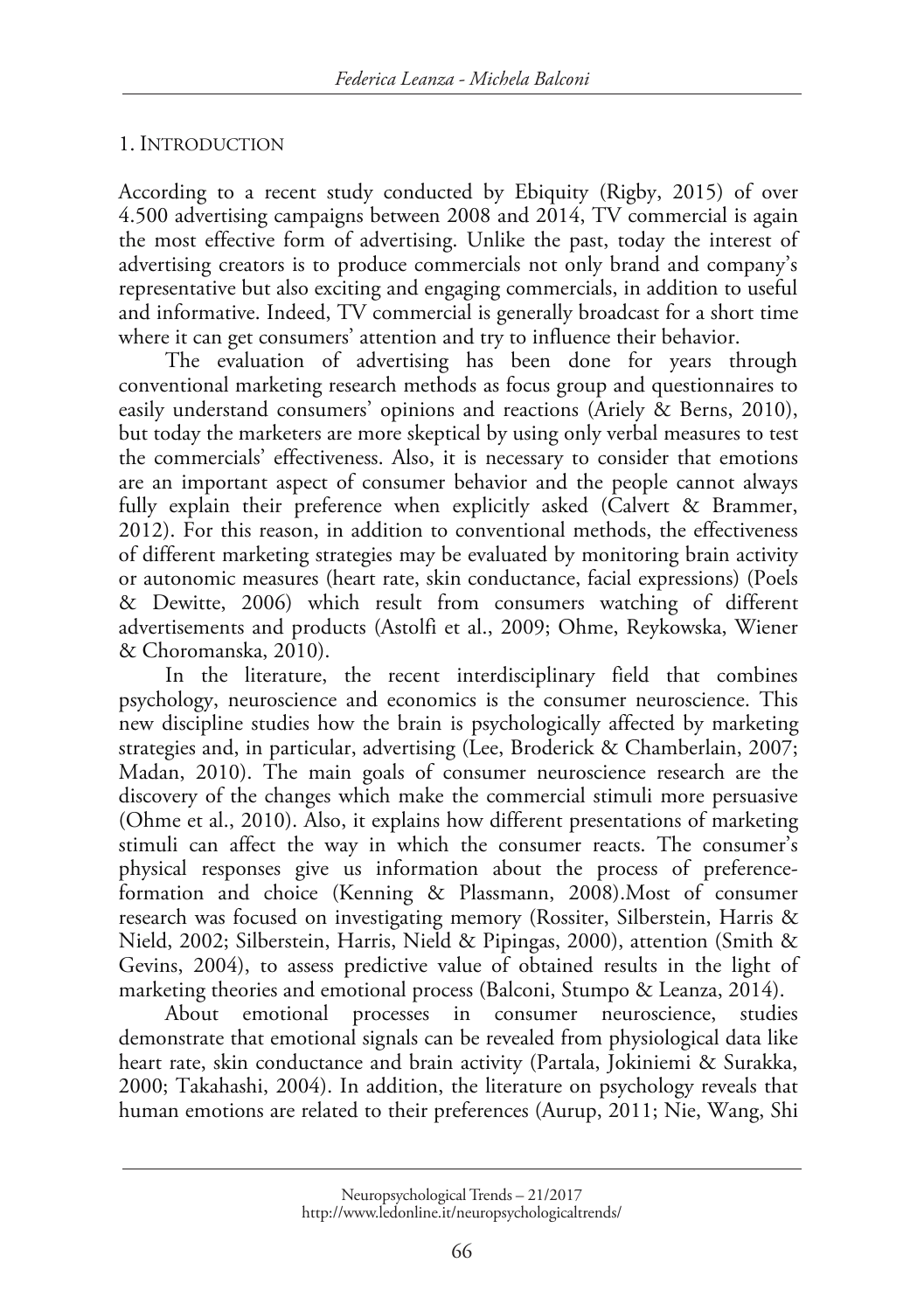& Lu, 2011). Custòdio (2010) demonstrated that advertisement, which received high preference scores, had more emotional neural circuits activated compared to advertisements that received worse scores. In order to investigate the prefrontal contribution to choice and preference, functional magnetic resonance imaging (fMRI) has been used (Lebreton, Jorge, Michel, Thirion & Pessiglione, 2009; Levy, Lazzaro, Rutledge & Glimcher, 2011; Tusche, Bode & Haynes, 2010). In particular, a number of studies have documented the important role of orbitofrontal cortex in the emotional valuation process (Balconi, Falbo & Conte, 2012; Balconi & Scioli, 2012; Kringelbach, 2005; Kable & Glimcher, 2009). About this, research mentioned that a stronger activation exists in the left hemisphere associated with TV commercials that consumers like (Vecchiato et al., 2011). Also Davidson, Schwartz, Saron, Bennett, and Goleman (1979) demonstrated brain asymmetry, following research on frontal electroencephalographic (EEG). They proposed that the left frontal cortex (PFC) is involved in a system facilitating approach behavior (positive evaluated stimuli), whereas the right (PFC) is involved in a system facilitating withdrawal behavior (negative evaluated stimuli). Therefore, emotion will be associated with a right or a left asymmetry depending on the extent to whom it is accompanied by approach or withdrawal behavior (Davidson, 2004, 1993). Certainly, these asymmetries are ubiquitous and involved, both in trait predispositions to respond to emotional stimuli related to moderating function of the frontal cortex, and in changes in emotional state, which can be treated as a marker of emotional intensity (Coan & Allen, 2003). Considering EEG analysis as a measure of emotive valence, studies showed that the model of emotional frontal asymmetry can be used to analyze TV advertisements. Other recent studies indicated that the ventromedial prefrontal cortex (VMPFC) is an important substrate for preference judgments (Bartra, McGuire & Kable, 2013; Levy & Glimcher, 2012; McClure, Li, Tomlin, Cypert, Montague & Montague, 2004; Paulus & Frank, 2003). Several recent studies have used cognitive measures to explore subjective responses to stimuli, for example Rossiter and colleagues (2001) analyzed memory and information processing data and showed that preferred visual scenes were better recognized and produced most rapid activation of the left frontal cortices. Focusing on TMS technique, Balconi and Ferrari (2012) found an increased facilitation of the retrieval of positive emotional words under stimulation of the left DLPFC; on the contrary, the memory performance concerning the negative information was not influenced by left frontal stimulation.

More specifically, studies have observed increased activity in the left dorsolateral prefrontal cortex (L-DLPFC) while participants viewed pleasing images (Cela-Conde et al., 2009, 2004; Cupchik, Vartanian, Crawley & Mikulis (2009); Lengger, Fischmeister, Leder & Bauer, 2007; Varrtanian &

Neuropsychological Trends – 21/2017 http://www.ledonline.it/neuropsychologicaltrends/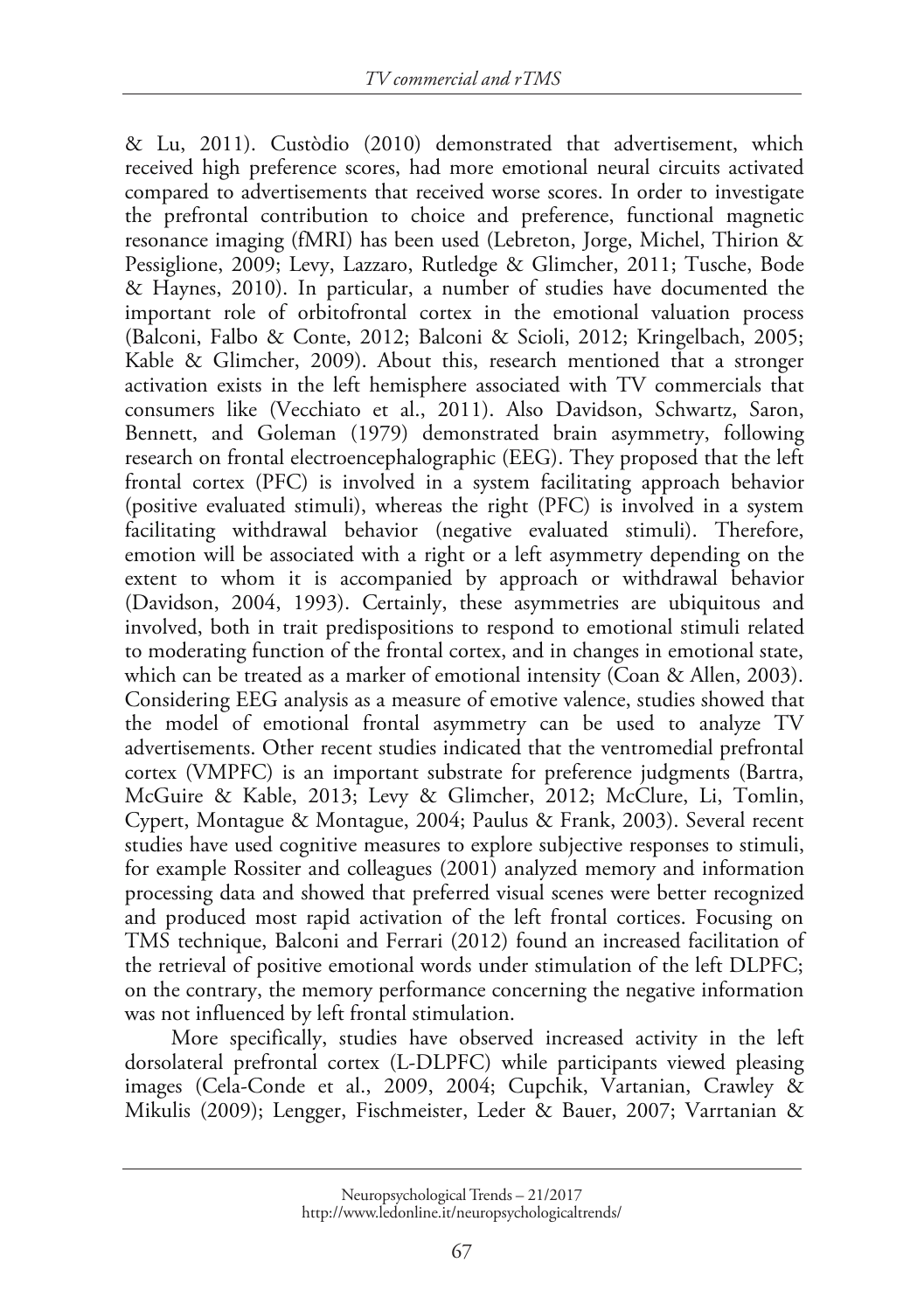Goel, 2004; Vessel, Starr & Rubin, 2012). In addition, it was demonstrated that DLPFC is a key structure in reward, being critical for processing emotional information related to reward (Balconi, Finocchiaro & Canavesio, 2014; Bechara & Martin 2004). However, little is known about individual differences in reward mechanisms mediated by prefrontal system, and about the neural substrates of such individual differences which may support choice and preference (Balconi & Mazza, 2009a; Coan, Allen & McKnight, 2006; Lilienfeld, Wood & Garb, 2000; Wallace, 1966). Indeed the motivational and personality components in choice may modulate the subject's responsiveness to specific emotional features of a good (Balconi et al. 2012; Balconi & Mazza 2009b; Everhart & Harrison, 2000; Heller 1993; Mardaga, Laloyaux & Hansenne, 2006). The concept of reward mechanism was considered a marker of emotional value computation, supported by the prefrontal cortex: primarily it may help to analyze the preference formation and, secondly, it is directly related to emotional significance of a good.

In the current research, TMS paradigm was applied on left and right DLPFC to analyze the contribution of frontal regions on emotional information during the vision of different TV commercials. Specifically, the current study analyzed the role of the prefrontal network (DLPFC) on TV commercial effectiveness with specific focus on the cortical lateralization effect (prefrontal left/right hemisphere) when subjects watched video advertisements of several different commercial sectors. Considering that neuroimaging evidence shows a positive correlation between activity in prefrontal regions and visual appreciation (e.g. Cela-Conde et al., 2004) and the proposed valence model explains the relationship between emotional information processing and a frontal left/right hemispheric lateralization effect (Davidson, MacGrego, Stuhr & Gidron, 1999; Balconi, Brambilla & Falbo, 2009), we expected that TMS paradigm may be used to decrease/increase the cortical excitability of one cortical site in order to enhance/reduce the preference response to different emotional stimuli. Highfrequency electrical stimulation is known to induce long-term potential, whereas low-frequency stimulation induces long-term depression (Miniussi et al., 2008; Miniussi, Ruzzoli & Walsh, 2010). In the current study, after a first evaluation of the stimuli, a TMS paradigm was used to estimate the TV commercial effectiveness by inhibiting the left (seventeen subjects) and right hemisphere (sixteen subjects); this phase was followed by second evaluation of TV commercials. On the basis of the valence hypothesis, we supposed that repetitive TMS (rTMS) on the left and right DLPFC would produce respectively higher and lower emotional engagement for the positively and negatively evaluated stimuli. Specifically, we expected more positive judgments of stimuli after the inhibition of RDLPFC and more negative judgments after the inhibition of LDLPFC, by comparing with initial evaluation of stimuli.

Neuropsychological Trends – 21/2017 http://www.ledonline.it/neuropsychologicaltrends/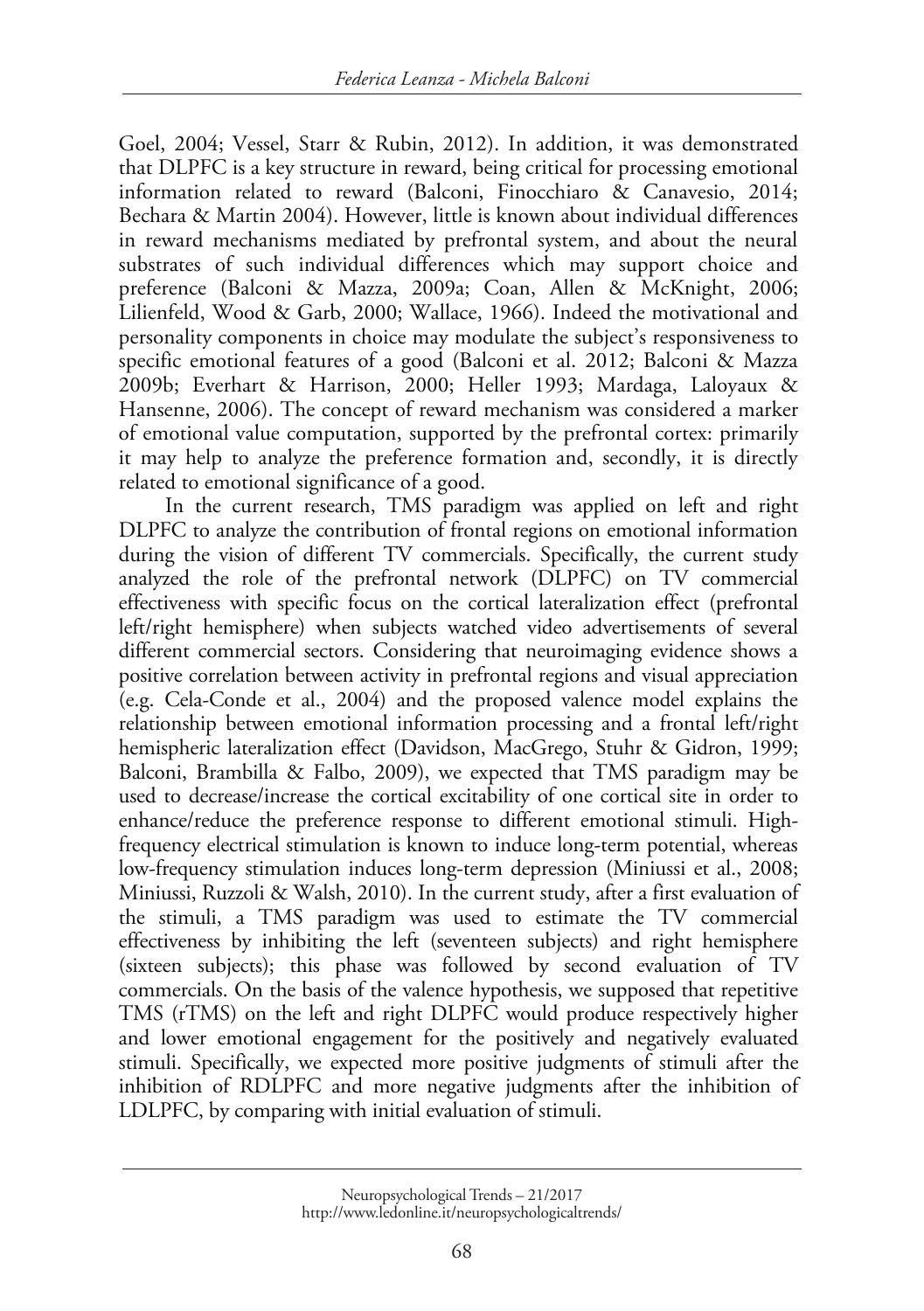# 2. METHOD

# *2.1 Sample*

Fifteen males and eighteen females (21-31 years) took part to the experiment. We included young healthy subjects who were all right-handed, with normal or corrected-to-normal visual acuity. Exclusion criteria were personal or immediate family history of psychopathology. No neurological or psychiatric pathologies were observed in any of the participants during the study. All participants gave informed written consent for participation and the research was approved by the Ethical Committee of the institution where the work was carried out (Ethics Committee of the Catholic University of Milan, Department of Psychology). The study conformed to the Code of Ethics of the World Medical Association (Declaration of Helsinki) printed in the British Medical Journal (18 July 1964).

# *2.2 Stimuli*

The research participants watched five TV commercials concerning products of several different commercial sectors and each video stimulus was associated with a name: Food, Pharmaceutical, Electronic, Finance and Clothing. The video advertisements were interspersed with a 5-second black screen display. Examples of images in the video advertisements are given below (Fig.1).

#### *2.3 Procedure*

Participants seated comfortably in a moderately lit room with the monitor screen positioned approximately 100cm in front of their eyes. In the first phase, the short videos (25s) were presented in randomized order (separated by a 5s inter-stimulus interval during which a black screen was displayed) in the centre of the computer monitor. Consecutive stimuli were always different. After each stimulus presentation, the participant was required to evaluate it in terms of some characteristics (emotional, novelty, beauty, usefulness, attractiveness) to rate the overall preference of the video on a seven-point scale preference. Evaluations were indicated using a mouse that allowed to choose the scores, without any time limitation. Second phase started three hours after the first phase; one more time, the same short videos (25s) were presented in randomized order. TMS was delivered before of each stimulus presentation and right after the participant was required to evaluate it on a seven-point scale for the second time.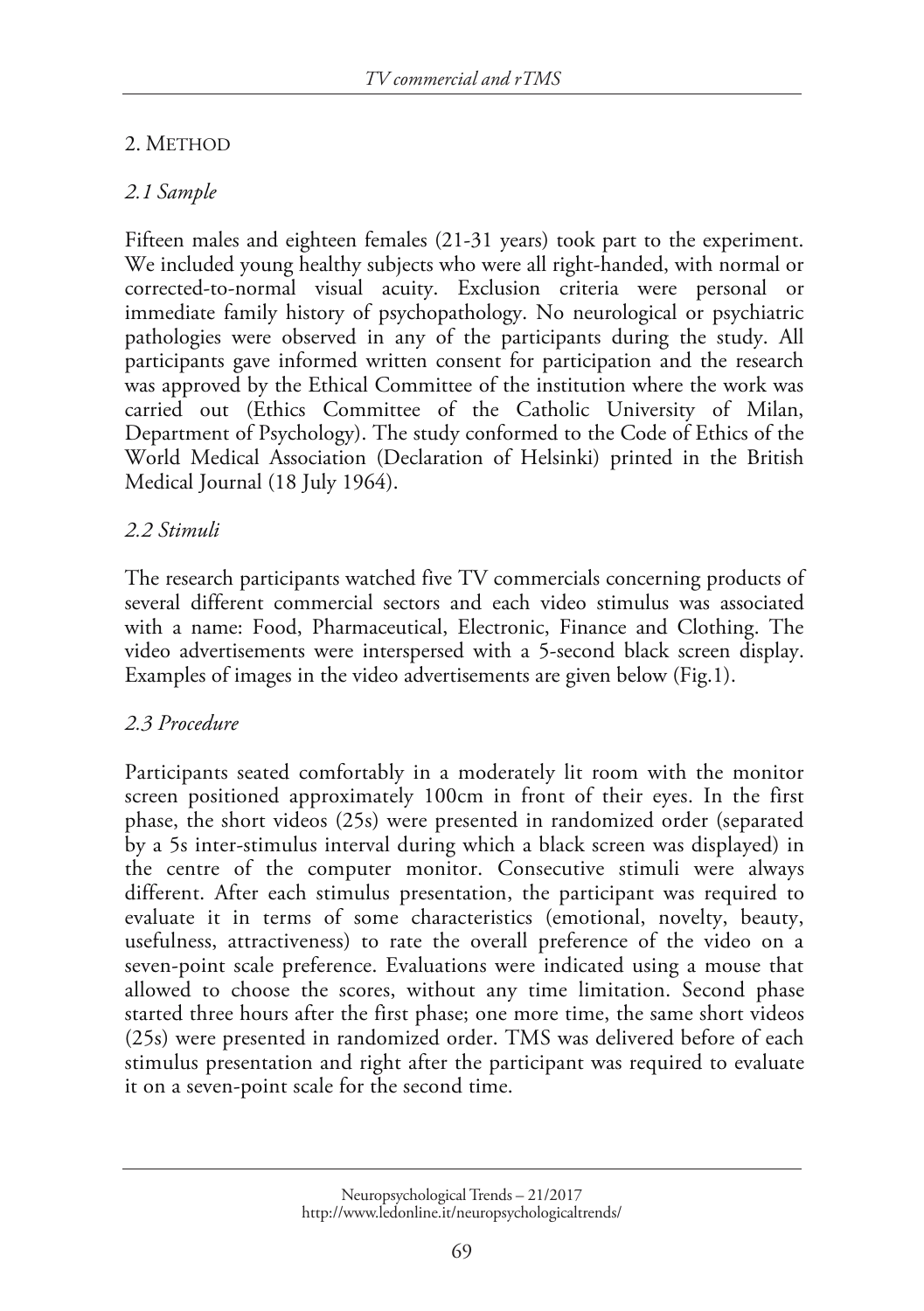

*Figure 1. Some examples of the five commercial videos: "Food" (Barilla Commercial); "Pharmaceutical" (Enterogermina Commercial); "Electronic" (Samsung Commercial); "Finance" (Che Banca Commercial); "Clothing" (Calzedonia Commercial)* 

# 2.4 *Transcranial magnetic stimulation*

rTMS was delivered using a Magstim Super Rapid2 magnetic simulator with a figure-of-eight coil (double wings of 70-mm diameter). We applied rTMS (1 Hz frequency, train duration 10s) at 100% of the motor threshold on left DLPFC (F3) for seventeen subjects and on right DLPFC (F4) for sixteen subjects immediately after each stimulus presentation. Single-pulse TMS was applied at increasing intensities to determinate individual motor threshold by standard procedure (Rossini et al., 1994). Motor threshold was defined as the lowest TMS intensity capable of evoking a muscle twitch in the controlateral hand in eight or ten consecutive trials. The approximate locations of the left and right DLPFC were automatically identified on the subject's scalp using the SofTaxic navigator system (The Magstim Company LTD, Dyfed, Wales), which uses a set of digitized skull landmarks (nasion, inion, and two preauricular points), and approximately 50 scalp points entered with a Fastarack Polhemus digiter system and an averaged stereotaxic magnetic

Neuropsychological Trends – 21/2017 http://www.ledonline.it/neuropsychologicaltrends/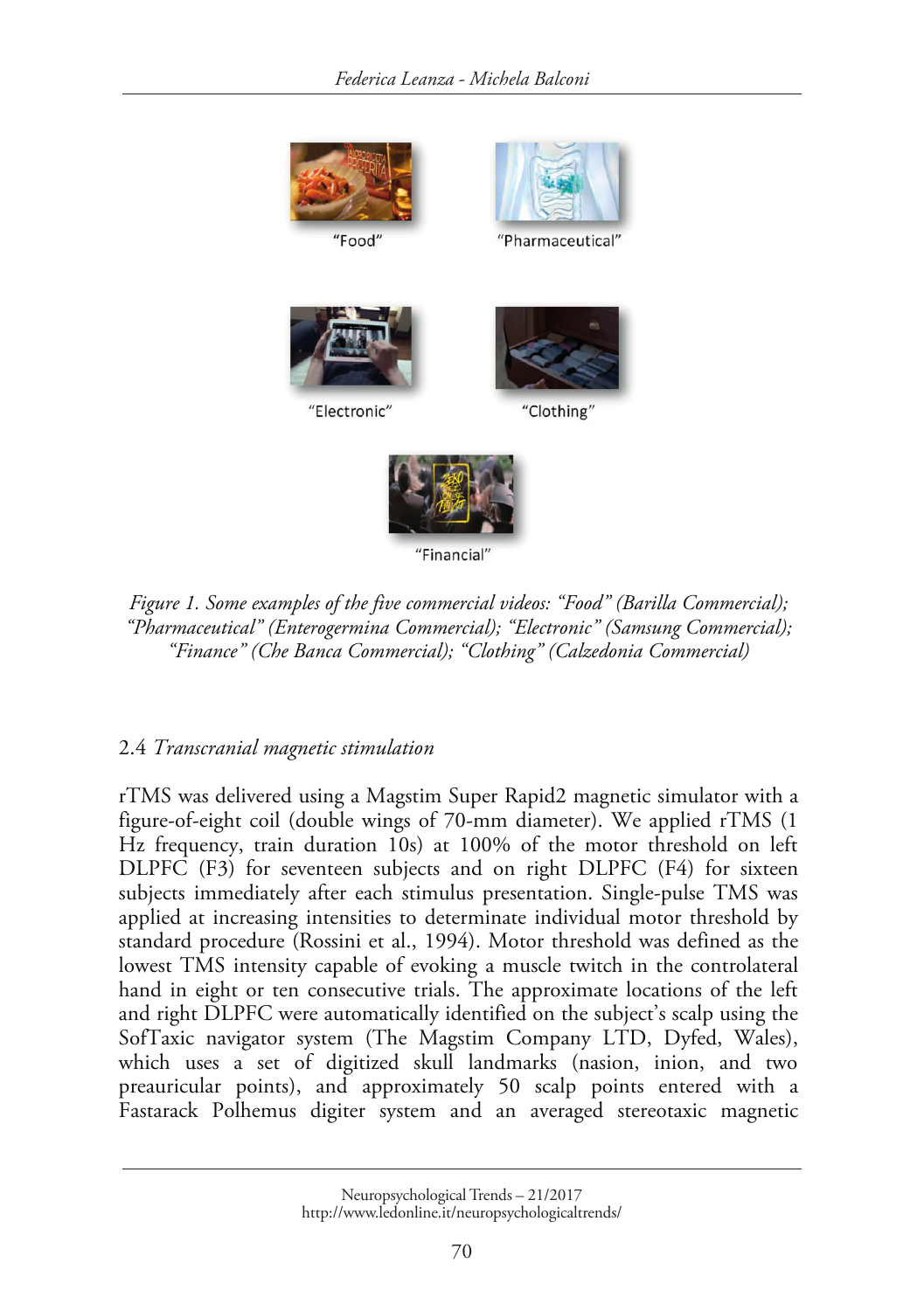resonance imaging (MRI) brain atlas in Talairach space (Talairach and Tournoux, 1998). The Talairach coordinates of cortical sites underlying the coil locations were estimated on the basis of an MRI-constructed stereotaxic template (accuracy approx. 1 mm, Talairach space). This scan procedure suggested that TMS was applied over the left or right DLPFC. For the left and right DLPFC, TMS coil was placed with an angle of approximately 45° from the nasion-inion line.

# 3. RESULTS

# 3.1 *Preference rating and stimulus evaluation*

Separated analyses were carried out for the two stimulated groups in left DLPFC (F3) and right DLPFC (F4).A set of distinct ANOVAs were applied to differential semantic adjectives and each analysis had two independent within-subjects factors: time of evaluation (pre- stimulation and post-stimulation) (2) and commercial category (5). Error associated with in homogeneity of variance was controlled by decreasing the degrees of freedom using the Greenhouse-Geiser epsilon. Post-hoc comparisons (contrast analysis for ANOVA, with Bonferroni corrections for multiple comparisons) were carried out where relevant. Moreover, paired-samples ttests were applied to each stimulus to compare pre-stimulation and poststimulation evaluation.

# 3.2 *Stimulation in right DLPFC (F4)*

For the usefulness (informative) adjective, significant interaction effect was found for time of evaluation and commercial category  $(F(3.032) = 3.658, p =$ 0.019; Fig.2). For the attractiveness adjective, paired-sample T-test indicated that food TV commercial scores were significantly higher post-stimulation  $(M=5.076, SD=0.9931)$  than pre-stimulation evaluation  $(M=4.58, SD=1.458)$ ,  $t(32)$ = -2.358,  $p$ < 025 (Fig.3). For the emotional adjective, paired-sample Ttest indicated that clothing TV commercial scores were significantly higher post-stimulation (M=4.758, SD= 1.22) than pre-stimulation evaluation (M=4.15, SD=1.69), *t*(32)=-2.261, *p*<0.31 (Fig.4).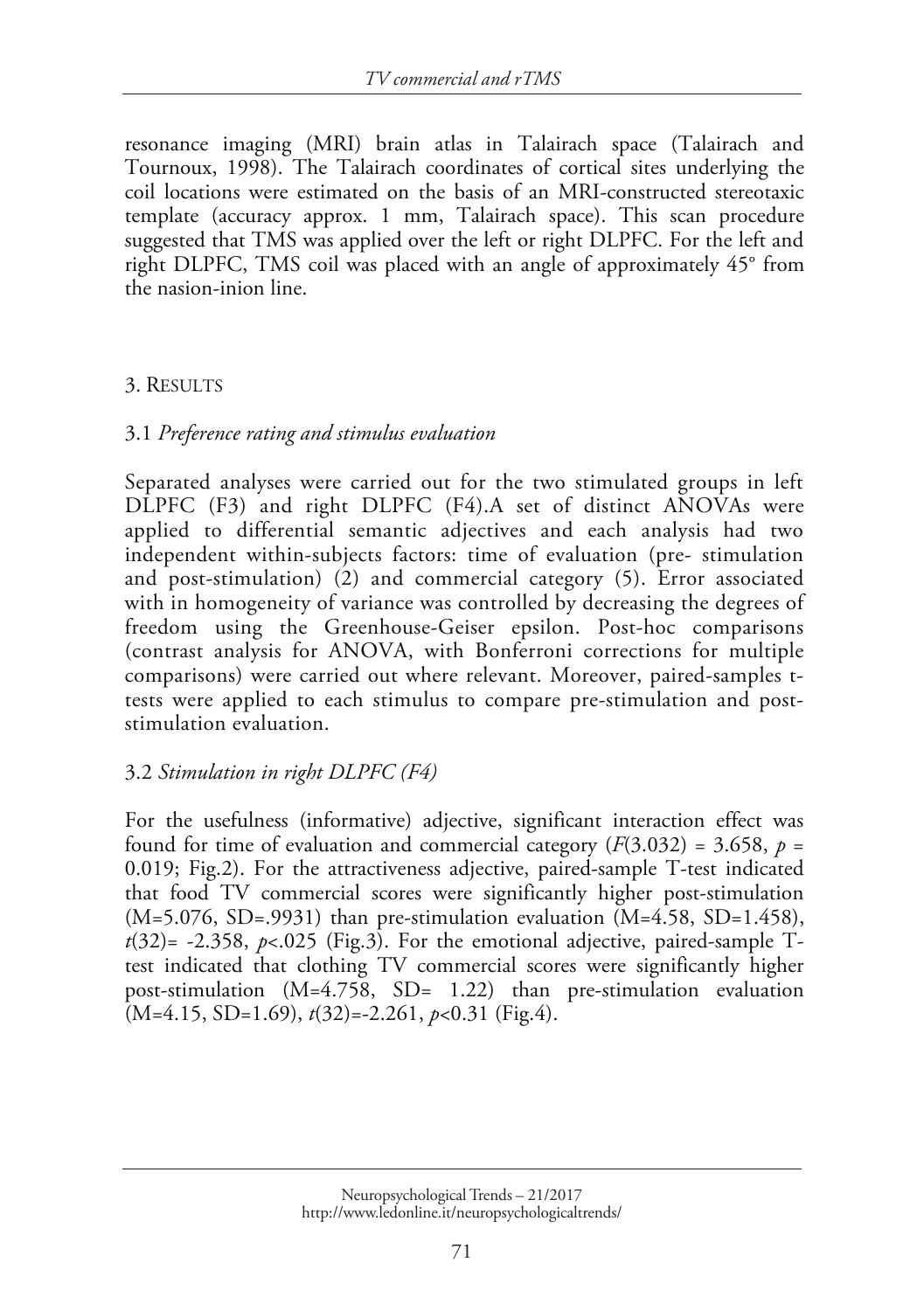*3.3 Stimulation in left DLPFC (F3)*.

For the beauty adjective, significant effect was found for time of evaluation  $(F(1) = 5.839, p = 0.028; Fig.5).$ 



*Figure 2. "Usefulness" Evaluation Pre-stimulation and Post-stimulation of right DLPFC based on all TV commercials*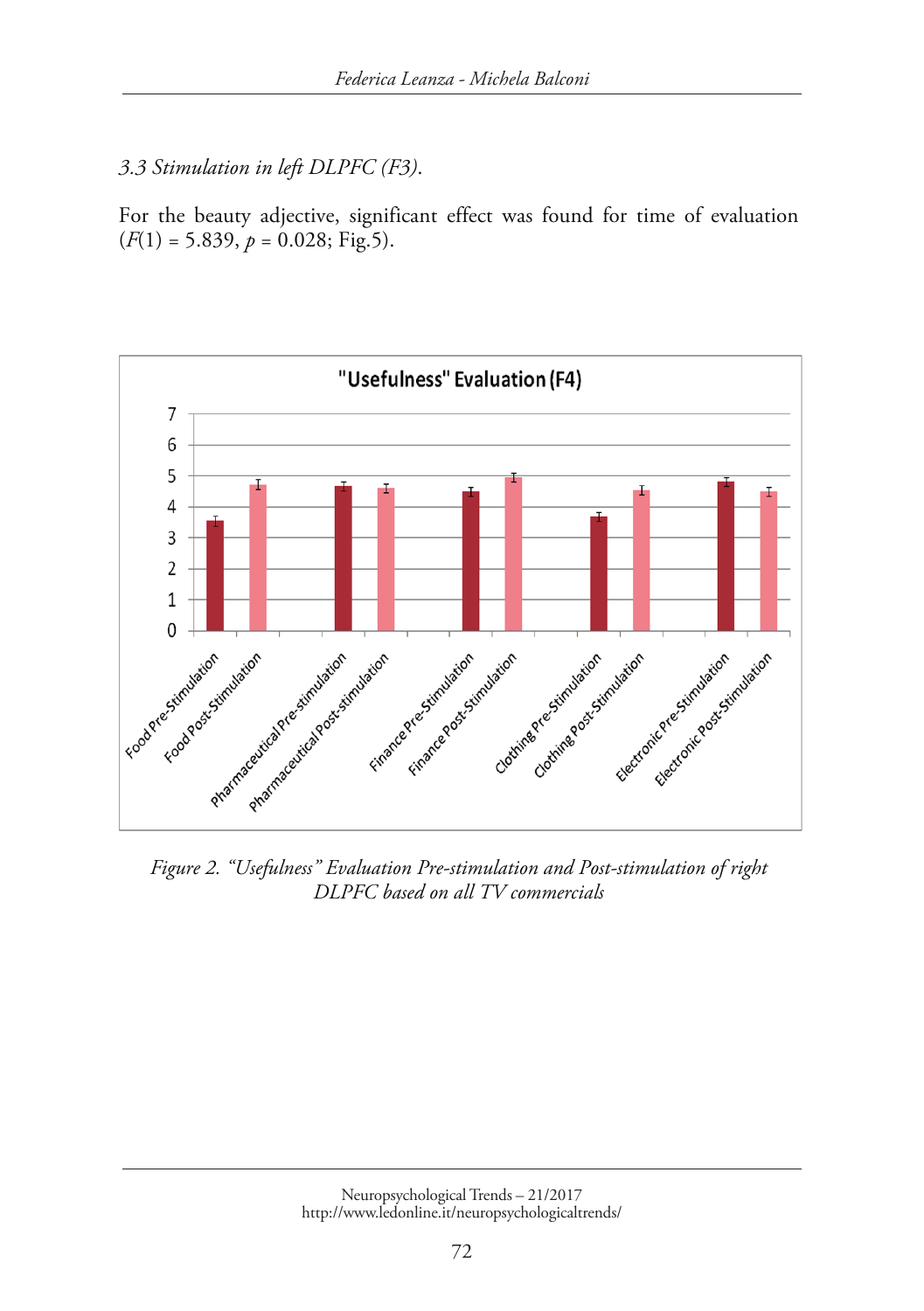

*Figure 3. "Attractiveness" Evaluation Pre-stimulation and Post-stimulation of right DLPFC - Food commercial* 



*Figure 4. "Emotional" Evaluation Pre-stimulation and Post-stimulation of right DLPFC - Clothing commercial*



*Figure 5. "Beauty" Evaluation Pre-stimulation and Post-stimulation of left DLPFC based on all TV commercials*

Neuropsychological Trends – 21/2017 http://www.ledonline.it/neuropsychologicaltrends/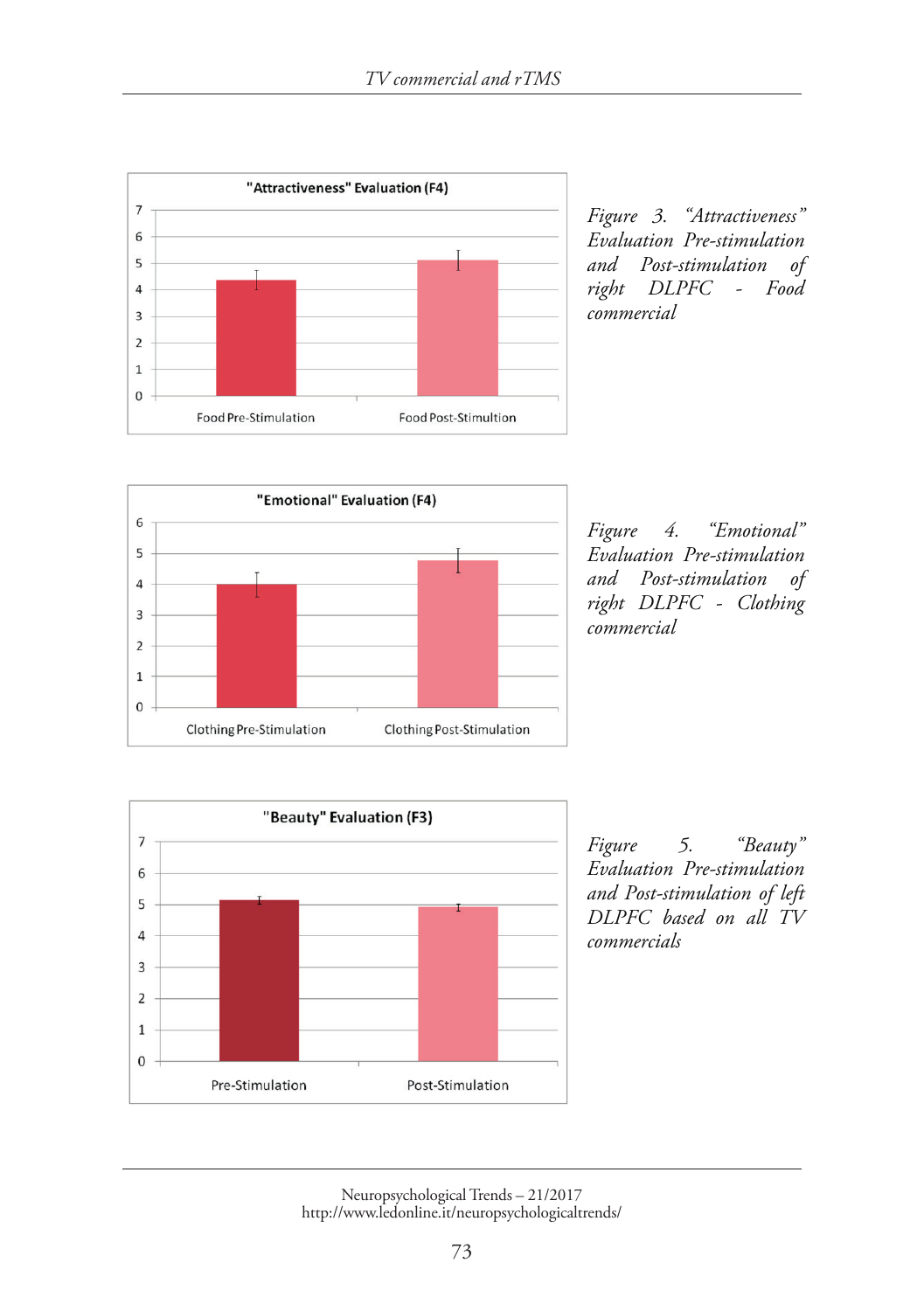#### 4. DISCUSSION

In the current study, we tested the effect of lateralized hemispheric stimulation (DLPFC) during the vision of stimuli that were created to be informative and to emotionally involve the subject. The main result of this research is related to the important role of DLPFC for emotions' elaboration. This is evident for a direct link between subject's preference in the evaluation of the stimuli and brain activity. Specifically, the appreciation for the stimuli increases by inhibiting the right DLPFC. In fact, subjects evaluated all stimuli as more informative (utility) after stimulation compared to starting evaluations. In particular the food TV commercial, that aimed to show the good quality of promoted product and the pleasure to share it, resulted more attractive and desirable compared to previous evaluation without stimulation. Moreover, the clothing TV commercial, created with the intention to involve and excite by promoting the fit of the product thank to physical beauty of actors, resulted more exciting following the inhibition of the right DLPFC. Differently, the appreciation for the stimuli decreases by inhibiting the left DLPFC during the watching of all stimuli that resulted less pleasant.

One possible explanation for this finding is that the left hemisphere selectively attends more to positive stimuli and, conversely the right hemisphere supports increased attention to negative stimuli. With respect of the cortical contribution of the two left/right frontal areas, the present results allowed us to confirm a significant role by the frontal network in elaboration of emotional information. The specificity of the left hemisphere for positive-approach emotions was demonstrated and discussed in previous research (Balconi & Mazza, 2010; Balconi & Lucchiari, 2005; Davidson, 1995). In fact, neuroimaging, ERPs, and EEG studies concluded in favor of the existence of two different frontal cortical networks, one deputed to process withdrawal, negative emotions (the right hemisphere) and one deputed to process approach, positive emotions (the left hemisphere) (Balconi et al., 2009). Other studies suggest that the role of the left DLPFC in esthetic appreciation is to engage an "esthetic orientation" toward the presented stimuli (Cupchik, Vartanian, Crawley & Mikulis, 2009). This research allows us to extend this confirmed theory for emotional TV commercials and the contribution by DLPFC was confirmed by the relationship it has with the subjective evaluation measures. In addition, to strength this supposition, it should be underlined that greater left than right side activation was found for commercial products rated as more positive, emotionally significant and preferred. Thus, positive emotional stimuli are able to induce a more intense response by the left hemisphere.

This left-localized effect, associated with approach responses, might also be explained in terms of reward system processing, which is prefrontally

Neuropsychological Trends – 21/2017 http://www.ledonline.it/neuropsychologicaltrends/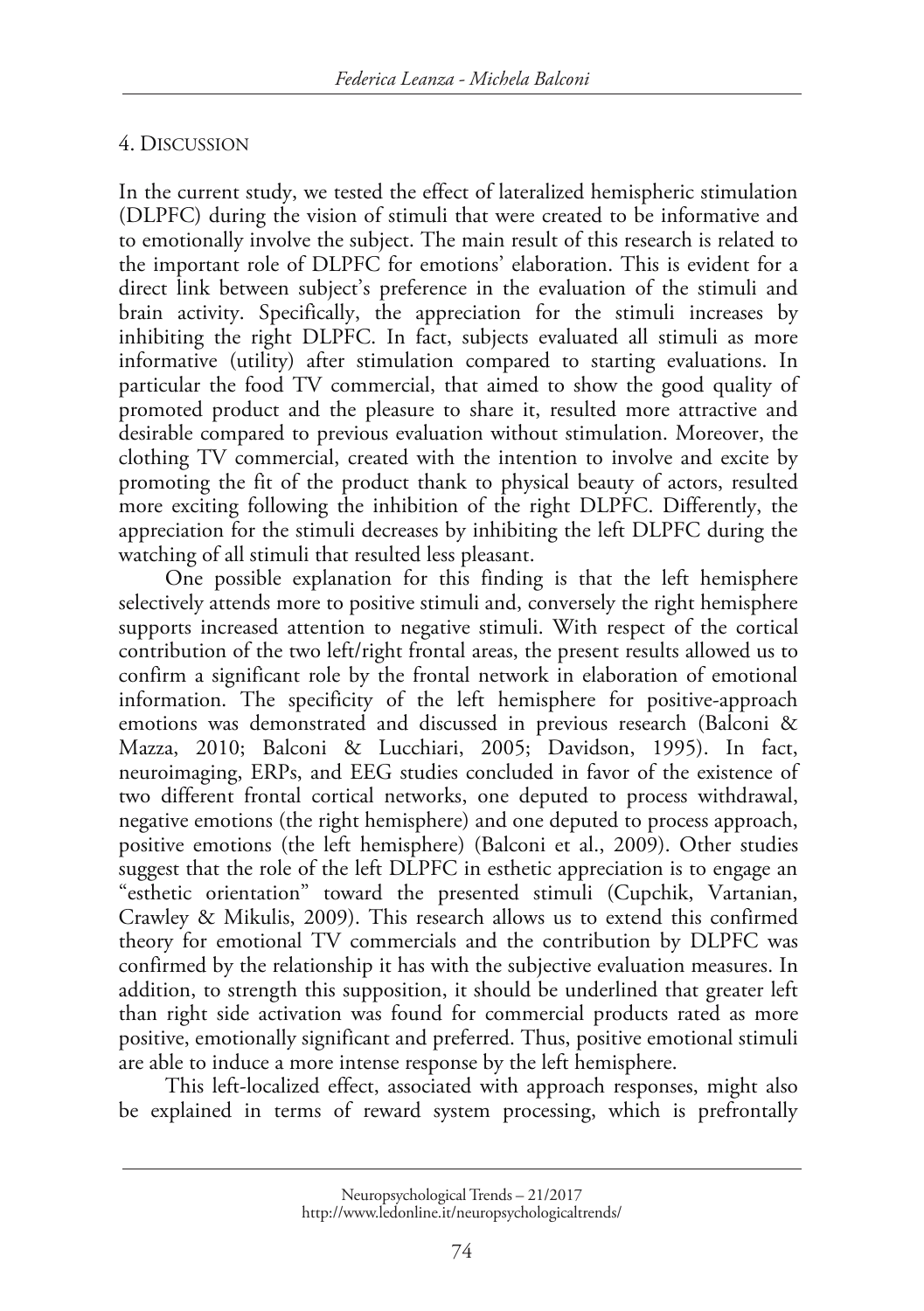localized and generally more prominent in the left hemisphere (Balconi et al., 2012). We found that left and right DLPFC are related respectively to positive and negative evaluation of products. Bechara and Damasio (2005) demonstrated that left DLPFC supports the reward system that results more activated when people are involved by positive stimuli. Several studies have reported that frontal and temporal regions are important in reward processing (Min et al., 2003; Potts & Tucker, 2001), and an association between the left frontal regions and positive evaluated stimuli has been demonstrated in several studies (Kawasaki, & Yamaguchi, 2012; Nie et al., 2011). Our results are broadly consistent with neurophysiological evidence. In the human behavior, the reward can be of different natures for example social reward or drugs. In addition, certain concrete objects, like cars (Erk, Martin & Walter, 2005) or money (Breiter, Aharon, Kahneman, Dale & Shizgal, 2001) can be rewarding. Following these results, TV commercial should aim to produce an activation of reward system so that it was memorized and promoted product was purchased.

It is evident that this relationship between stimulation of brain activity and product evaluation was also characterized by a lateralization effect that is a clear emotional valence effect. Previous studies have suggested that the lateralization effect may be explained by the valence and the approachwithdrawal models, and there is a considerable body of evidence supporting these different hypotheses (Schaefer & Rotte, 2007).

This research demonstrates how the brain lateralization is linked with consumer preference. Each promoted product can stimulate reward mechanism, making more desirability the promoted product, exciting consumer and valorizing the characters in TV commercial to increment the social reward sensation. The right and left brain stimulation showed respectively a lower and higher subjects' preference for TV commercial watching.

#### **REFERENCES**

- Ariely, D., & Berns, G.S. (2010). Neuromarketing: the hope and hype of neuroimaging in business. *Nature Reviews Neuroscience*, *11*(4), 284-292.
- Astolfi, L., Fallani, F.D.V., Cincotti, F., Mattia, D., Bianchi, L., Marciani, M.G., ... & Babiloni, F. (2008). Neural basis for brain responses to TV commercials: a high-resolution EEG study. *IEEE Transactions on Neural Systems and Rehabilitation Engineering*, *16*(6), 522-531.
- Aurup, G.M.M. (2011). *User preference extraction from bio-signals: An experimental study* (Doctoral dissertation, Concordia University).

Neuropsychological Trends – 21/2017 http://www.ledonline.it/neuropsychologicaltrends/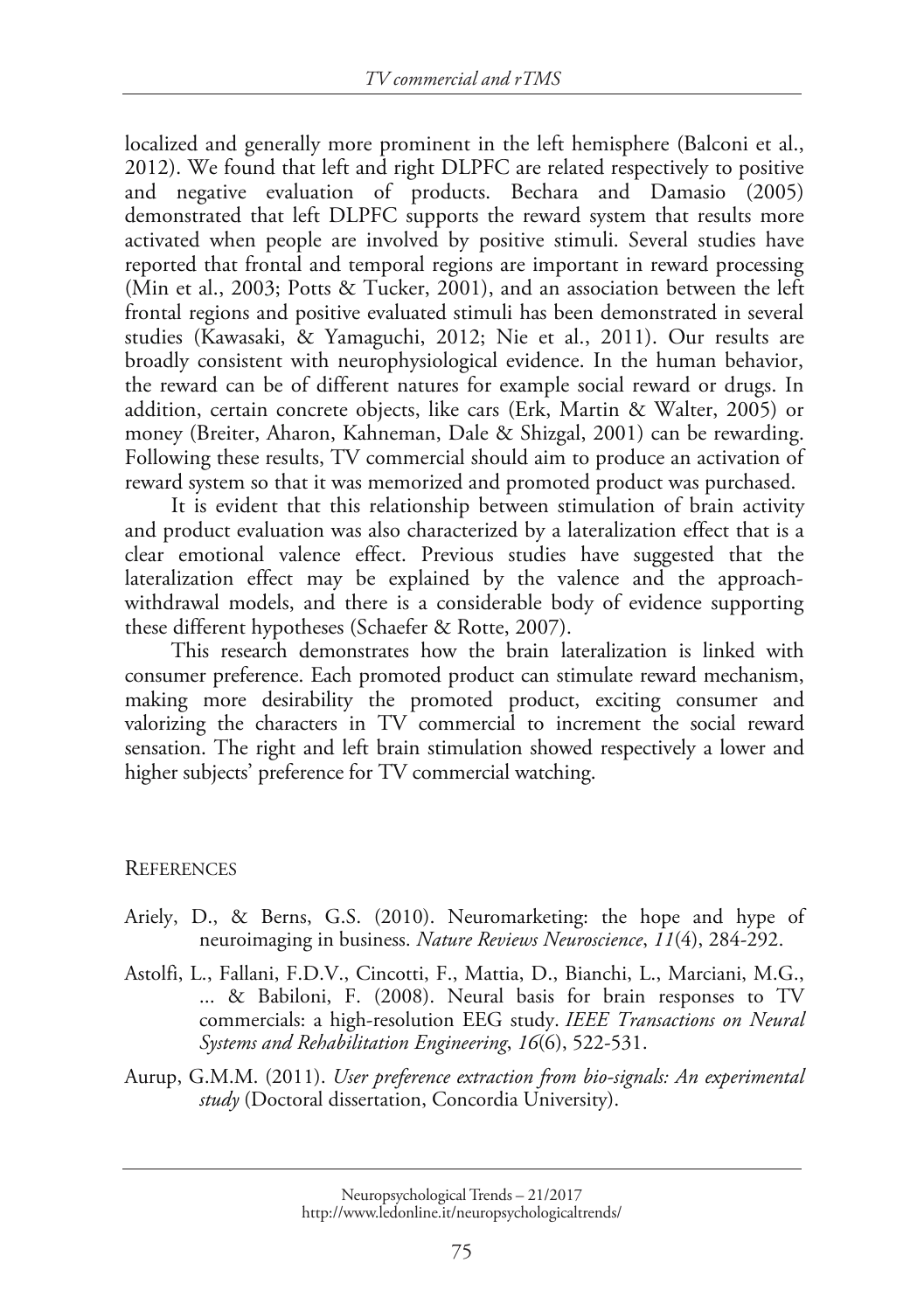- Balconi, M., & Ferrari, C. (2012). rTMS stimulation on left DLPFC increases the correct recognition of memories for emotional target and distractor words. *Cognitive, Affective, & Behavioral Neuroscience*, *12*(3), 589-598.
- Balconi, M., & Lucchiari, C. (2007). Consciousness, emotion and face: An eventrelated potentials (ERP) study. In R. D. Ellis, & N. Newton (Eds.), *Consciousness & emotion: Agency, conscious choice, and selective perception* (pp.121-135). Amsterdam: John Benjamins.
- Balconi, M., & Mazza, G. (2009a). Brain oscillations and BIS/BAS (behavioral inhibition/activation system) effects on processing masked emotional cues. ERS/ERD and coherence measures of alpha band. *International Journal Psychophysiology, 74*(2), 158-165.
- Balconi, M., & Mazza, G. (2009b). Consciousness and emotion: ERP modulation and attentive vs. pre-attentive elaboration of emotional facial expressions by backward masking. *Motivation and Emotion*, *33*(2), 113-124.
- Balconi, M., & Mazza, G. (2010). Lateralisation effect in comprehension of emotional facial expression: a comparison between EEG alpha band power and behavioural inhibition (BIS) and activation (BAS) systems. *Laterality: Asymmetries of Body, Brain and Cognition, 15*(3), 361-384.
- Balconi, M., & Scioli, S. (2012). Error monitoring functions in response to an external feedback when an explicit judgement is required: ERP modulation and cortical source localisation. *International Journal of Psychophysiology, 83*(3), 295-301.
- Balconi, M., Brambilla, E., & Falbo, L. (2009). BIS/BAS, cortical oscillations and coherence in response to emotional cues. *Brain Research Bullettin, 80*(3), 151-157.
- Balconi, M., Falbo, L., & Conte, V.A. (2012). BIS and BAS correlates with psychophysiological and cortical response systems during aversive and appetitive emotional stimuli processing. *Motivation and Emotion, 36*(2), 218-231.
- Balconi, M., Finocchiaro, R., & Canavesio, Y. (2014). Reward-system effect (BAS rating), left hemispheric "unbalance" (alpha band oscillations) and decisional impairments in drug addiction. *Addictive Behaviors, 39*(6), 1026-1032.
- Balconi, M., Stumpo, B., & Leanza, F. (2014). Advertising, brand and neuromarketing or how consumer brain works. *Neuropsychological Trends, 16*, 15-21.
- Bartra, O., McGuire, J.T., & Kable, J.W. (2013). The valuation system: a coordinate-based meta-analysis of BOLD fMRI experiments examining

Neuropsychological Trends – 21/2017 http://www.ledonline.it/neuropsychologicaltrends/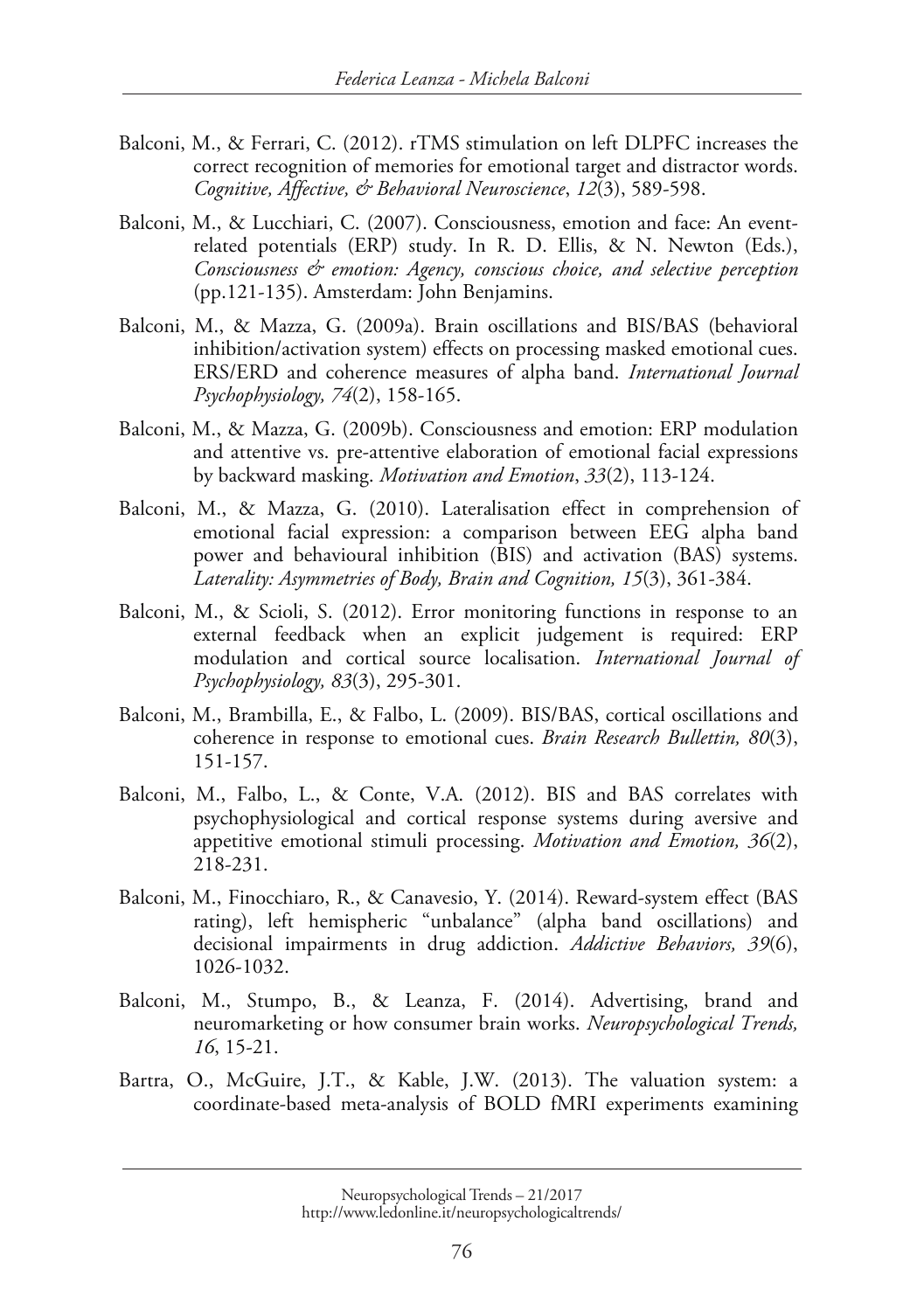neural correlates of subjective value. *Neuroimage, 76*, 412-427.

- Bechara, A., & Damasio, A.R. (2005). The somatic marker hypothesis: A neural theory of economic decision. *Games and Economic Behavior, 52*(2), 336-372.
- Bechara, A., & Martin, E.M. (2004). Impaired decision making related to working memory deficits in individuals with substance addictions. *Neuropsychology, 18*(1), 152.
- Breiter, H.C., Aharon, I., Kahneman, D., Dale, A., & Shizgal, P. (2001). Functional imaging of neural responses to expectancy and experience of monetary gains and losses. *Neuron, 30*(2), 619-639.
- Calvert, G.A., & Brammer, M.J. (2012). Predicting consumer behavior: using novel mind-reading approaches. *Pulse, IEEE*, *3*(3), 38-41.
- Cela-Conde, C.J., Ayala, F.J., Munar, E., Maestú, F., Nadal, M., Capó, M.A., ... & Marty, G. (2009). Sex-related similarities and differences in the neural correlates of beauty. *Proceedings of the National Academy of Sciences*, *106*(10), 3847-3852.
- Cela-Conde, C.J., Marty, G., Maestú, F., Ortiz, T., Munar, E., Fernández, A., ... & Quesney, F. (2004). Activation of the prefrontal cortex in the human visual aesthetic perception. *Proceedings of the National Academy of Sciences of the United States of America, 101*(16), 6321-6325.
- Coan, J.A., & Allen, J.J. (2003). Frontal EEG asymmetry and the behavioral activation and inhibition systems. *Psychophysiology, 40*(1), 106-114.
- Coan, J.A., Allen, J.J.B., & McKnight, P.E. (2006). A capability model of individual differences in frontal EEG asymmetry. *Biological Psychology, 72*(2), 198-207.
- Cupchik, G.C., Vartanian, O., Crawley, A., & Mikulis, D.J. (2009). Viewing artworks: contributions of cognitive control and perceptual facilitation to aesthetic experience. *Brain and Cognition, 70*(1), 84-91.
- Custòdio, P. (2010). Use of EEG as a neuroscientific approach to advertising research, Master thesis, Instituto Superior Tecnico, Universidade Tecnica De Lisboa.
- Davidson, R.J. (2004). What does the prefrontal cortex "do" in affect: perspectives on frontal EEG asymmetry research. *Biological Psychology, 67*(1), 219-234.
- Davidson, R.J. (1995). Cerebral asymmetry, emotion, and affective style. In: Davidson, R.J., & Hugdahl, K. (Eds.), *Brain Asymmetry* (pp. 361-387). Cambridge, MA: MIT Press.
- Davidson, K., MacGregor, M. W., Stuhr, J., & Gidron, Y. (1999). Increasing constructive anger verbal behavior decreases resting blood pressure: a

Neuropsychological Trends – 21/2017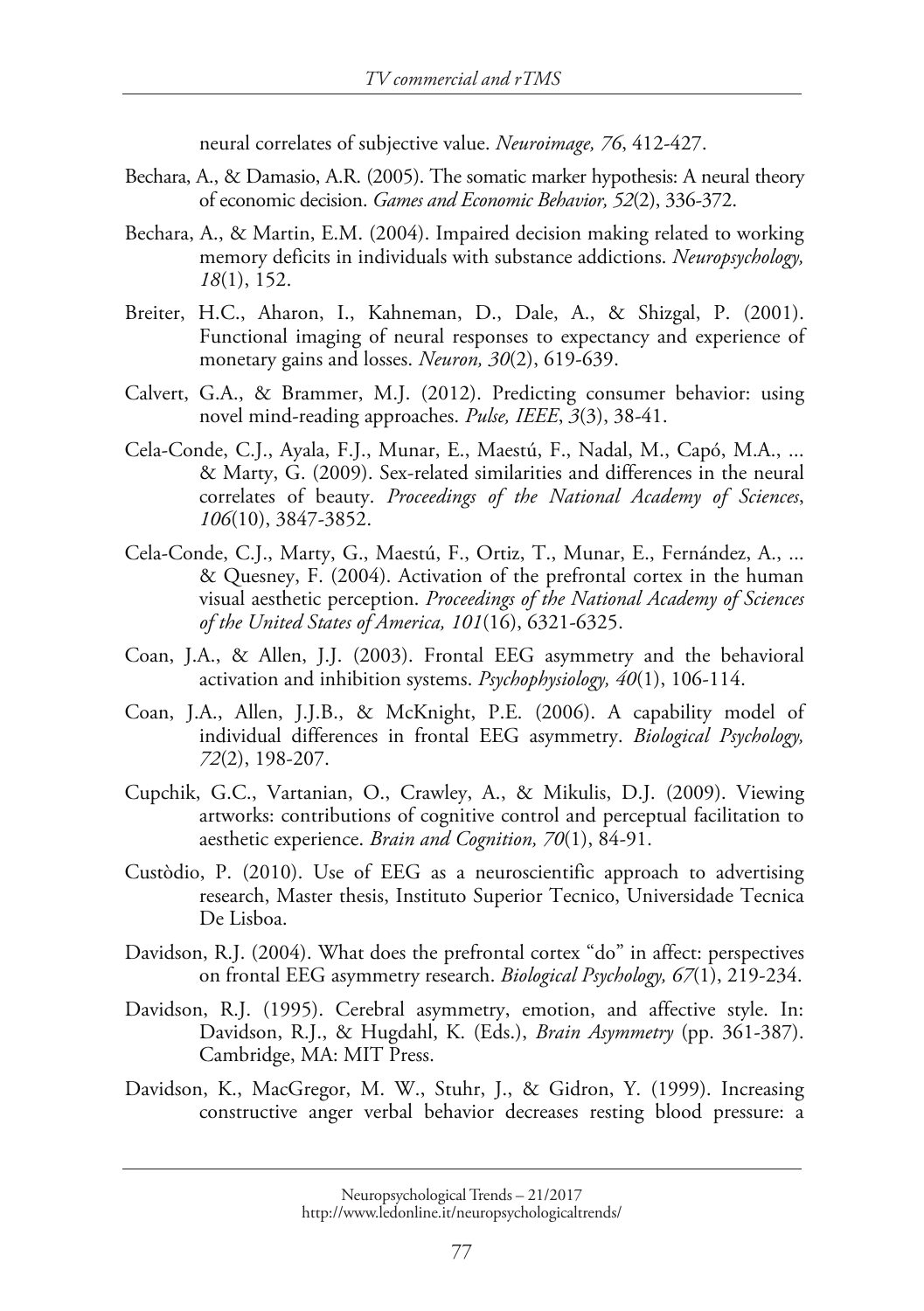secondary analysis of a randomized controlled hostility intervention. *International Journal of Behavioral Medicine, 6*(3), 268-278.

- Davidson, R.J., Schwartz, G.E., Saron, C., Bennett, J., & Goleman, D.J. (1979). Frontal versus parietal EEG asymmetry during positive and negative affect. *Psychophysiology, 16*(2), 202-203.
- Davidson, R.J. (1993). The neuropsychology of emotion and affective style. In: Lewis, M., & Haviland, J.M. (Eds.), *Handbook of Emotions* (pp.143-154). New York: Guilford.
- Erk, S., Martin, S., & Walter, H. (2005). Emotional context during encoding of neutral items modulates brain activation not only during encoding but also during recognition. *Neuroimage, 26*(3), 829-838.
- Everhart, D.E., & Harrison, D.W. (2000). Facial affect perception in anxious and non-anxious men without depression. *Psychobiology, 28*(1), 90-98.
- Heller, W. (1993). Neuropsychological mechanisms of individual differences in emotion, personality, and arousal. *Neuropsychology, 7*(4), 476-489.
- Kable, J.W., & Glimcher, P.W. (2009). The neurobiology of decision: consensus and controversy. *Neuron, 63*(6), 733-745.
- Kawasaki, M., & Yamaguchi, Y. (2012). Effects of subjective preference of colors on attention-related occipital theta oscillations. *Neuroimage*, 59, 808-814.
- Kenning, P.H., & Plassmann, H. (2008). How neuroscience can inform consumer research. *Neural Systems and Rehabilitation Engineering, IEEE Transactions, 16*(6), 532-538.
- Kringelbach, M.L. (2005). The human orbitofrontal cortex: linking reward to hedonic experience. *Nature Reviews Neuroscience, 6*(9), 691-702.
- Lebreton, M., Jorge, S., Michel, V., Thirion, B., & Pessiglione, M. (2009). An automatic valuation system in the human brain: evidence from functional neuroimaging. *Neuron, 64*(3), 431-439.
- Lee, N., Broderick, A.J., & Chamberlain, L. (2007). What is neuromarketing? A discussion and agenda for future research. *International Journal of Psychophysiology, 63*, 199-204.
- Lengger, P.G., Fischmeister, F.P.S., Leder, H., & Bauer, H. (2007). Functional neuroanatomy of the perception of modern art: A DC–EEG study on the influence of stylistic information on aesthetic experience. *Brain Research, 1158*, 93-102.
- Levy, D.J., & Glimcher, P.W. (2012). The root of all value: a neural common currency for choice. *Current opinion in neurobiology, 22*(6), 1027-1038.

Neuropsychological Trends – 21/2017 http://www.ledonline.it/neuropsychologicaltrends/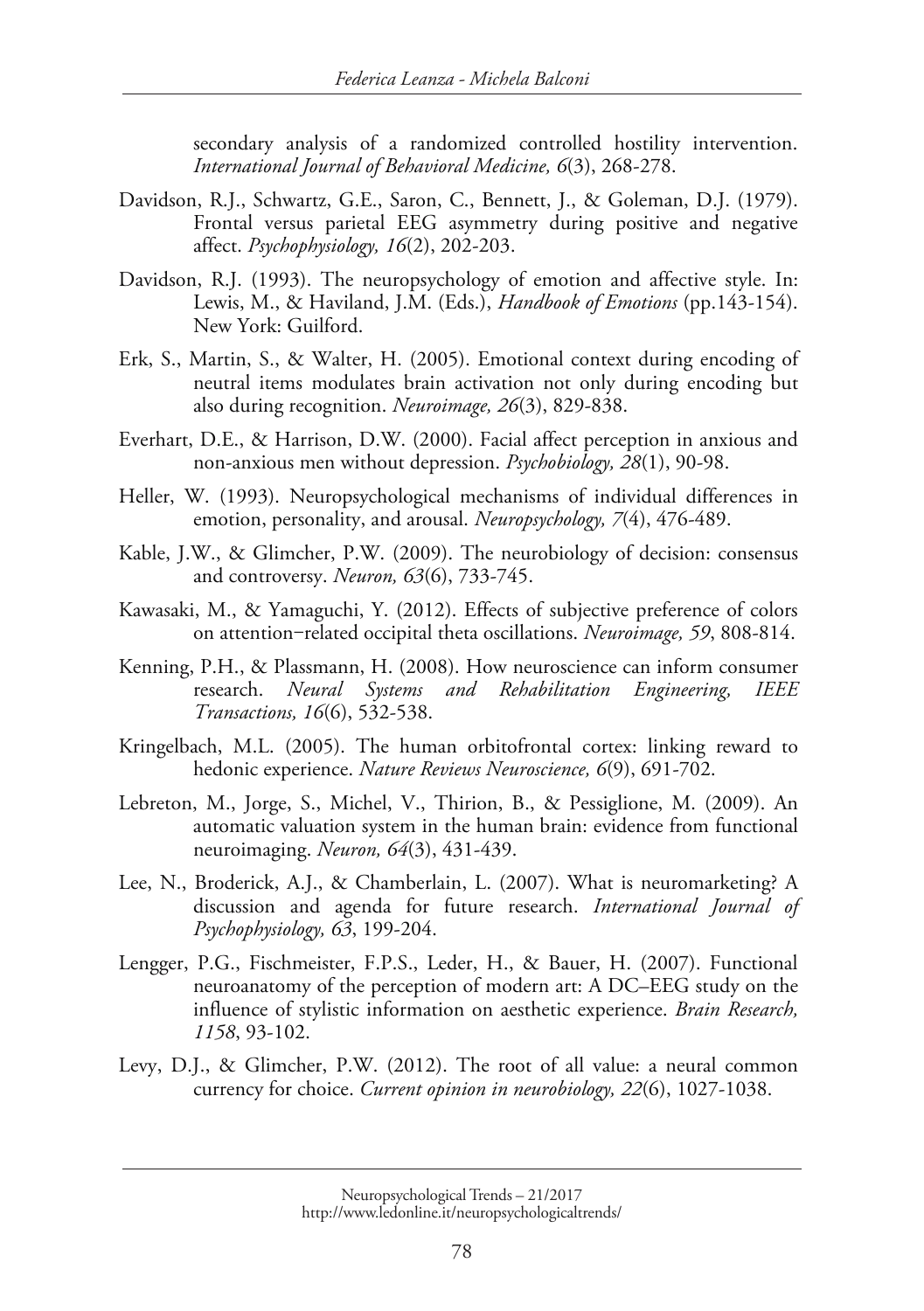- Levy, I., Lazzaro, S.C., Rutledge, R.B., & Glimcher, P.W. (2011). Choice from non-choice: predicting consumer preferences from blood oxygenation level-dependent signals obtained during passive viewing. *The Journal of Neuroscience, 31*(1), 118-125.
- Lilienfeld, S.O., Wood, J.S., & Garb, H.N. (2000). The scientific status of projective techniques. *Psychological Science in the Public Interest, 1*(2), 27-66.
- Madan, C.R. (2010). Neuromarketing: The next step in market research? *Eureka, 1*, 34-42.
- Mardaga, S., Laloyaux, O., & Hansenne, M. (2006). Personality traits modulate skin conductance response to emotional pictures: an investigation with Cloninger's model of personality. *Personality and Individual Differences, 40*(8), 1603-1614.
- McClure, S.M., Li, J., Tomlin, D., Cypert, K.S., Montague, L.M., & Montague, P.R. (2004). Neural correlates of behavioral preference for culturally familiar drinks. *Neuron, 44*(2), 379-387.
- Min, B.C., Jin, S.H., Kang, I.H., Lee, D.H., Kang, J.K., Lee, S.T., & Sakamoto, K. (2003). Analysis of mutual information content for EEG responses to odor stimulation for subjects classified by occupation. *Chemical Senses, 28*(9), 741-749.
- Miniussi, C., Cappa, S.F., Cohen, L.G., Floel, A., Fregni, F., Nitsche, M.A., ... & Walsh, V. (2008). Efficacy of repetitive transcranial magnetic stimulation/transcranial direct current stimulation in cognitive neurorehabilitation. *Brain Stimulation, 1*(4), 326-336.
- Miniussi, C., Ruzzoli, M., & Walsh, V. (2010). The mechanism of transcranial magnetic stimulation in cognition. *Cortex, 46*(1), 128-130.
- Nie, D., Wang, X.W., Shi, L.C., & Lu, B.L. (2011). EEG-based emotion recognition during watching movies. In *Neural Engineering (NER), 2011 5th International IEEE/EMBS Conference* (pp.667-670). IEEE.
- Ohme, R., Reykowska, D., Wiener, D., & Choromanska, A. (2010). Application of frontal EEG asymmetry to advertising research. *Journal of Economic Psychology, 31*, 785-793.
- Partala, T., Jokiniemi, M., & Surakka, V. (2000, November). Pupillary responses to emotionally provocative stimuli. In *Proceedings of the 2000 symposium on Eye tracking research & applications* (pp.123-129). ACM.
- Paulus, M.P., & Frank, L.R. (2003). Ventromedial prefrontal cortex activation is critical for preference judgments. *Neuroreport, 14*(10), 1311-1315.
- Poels, K., & Dewitte, S. (2006). How to capture the heart? Reviewing 20 years of

Neuropsychological Trends – 21/2017 http://www.ledonline.it/neuropsychologicaltrends/